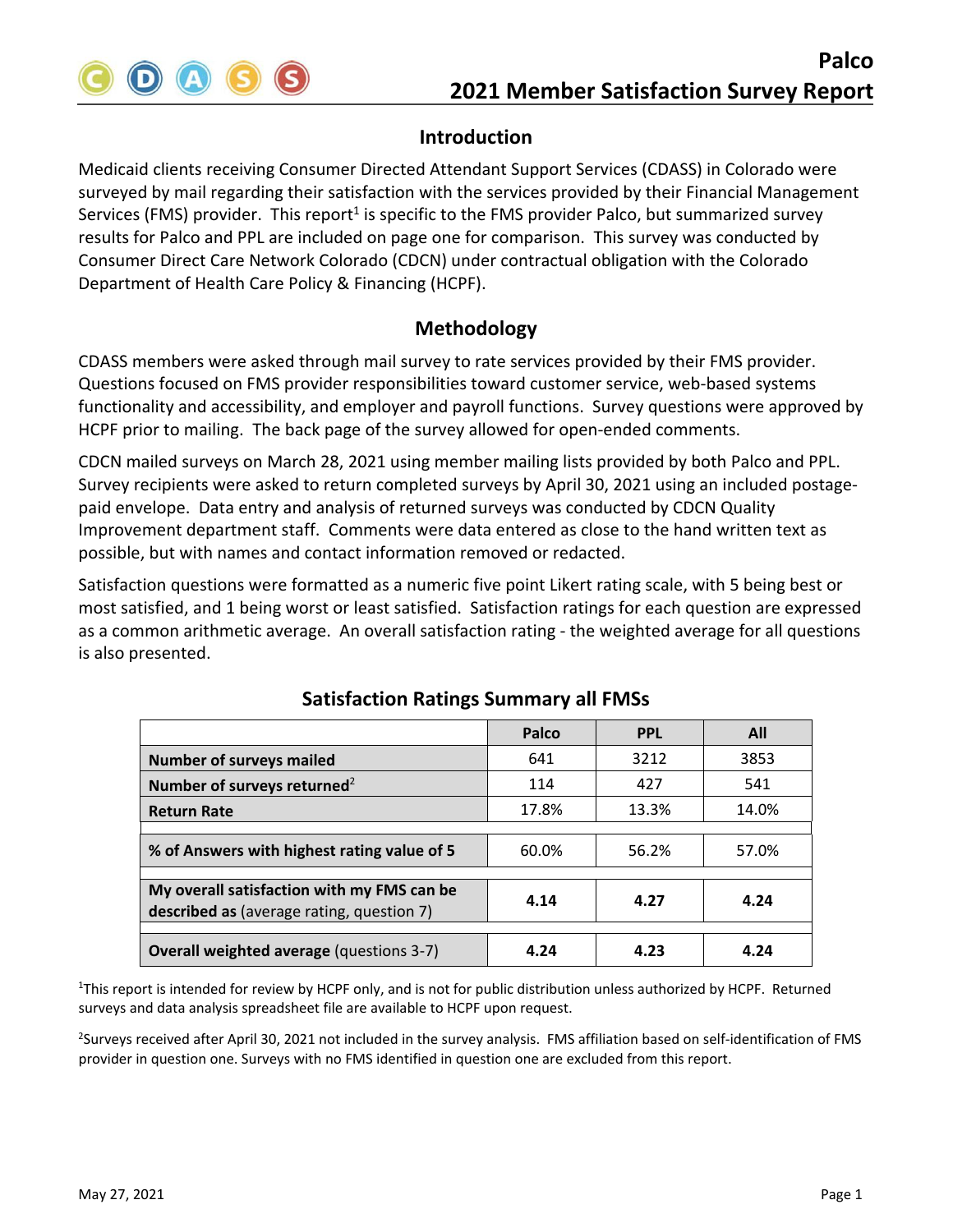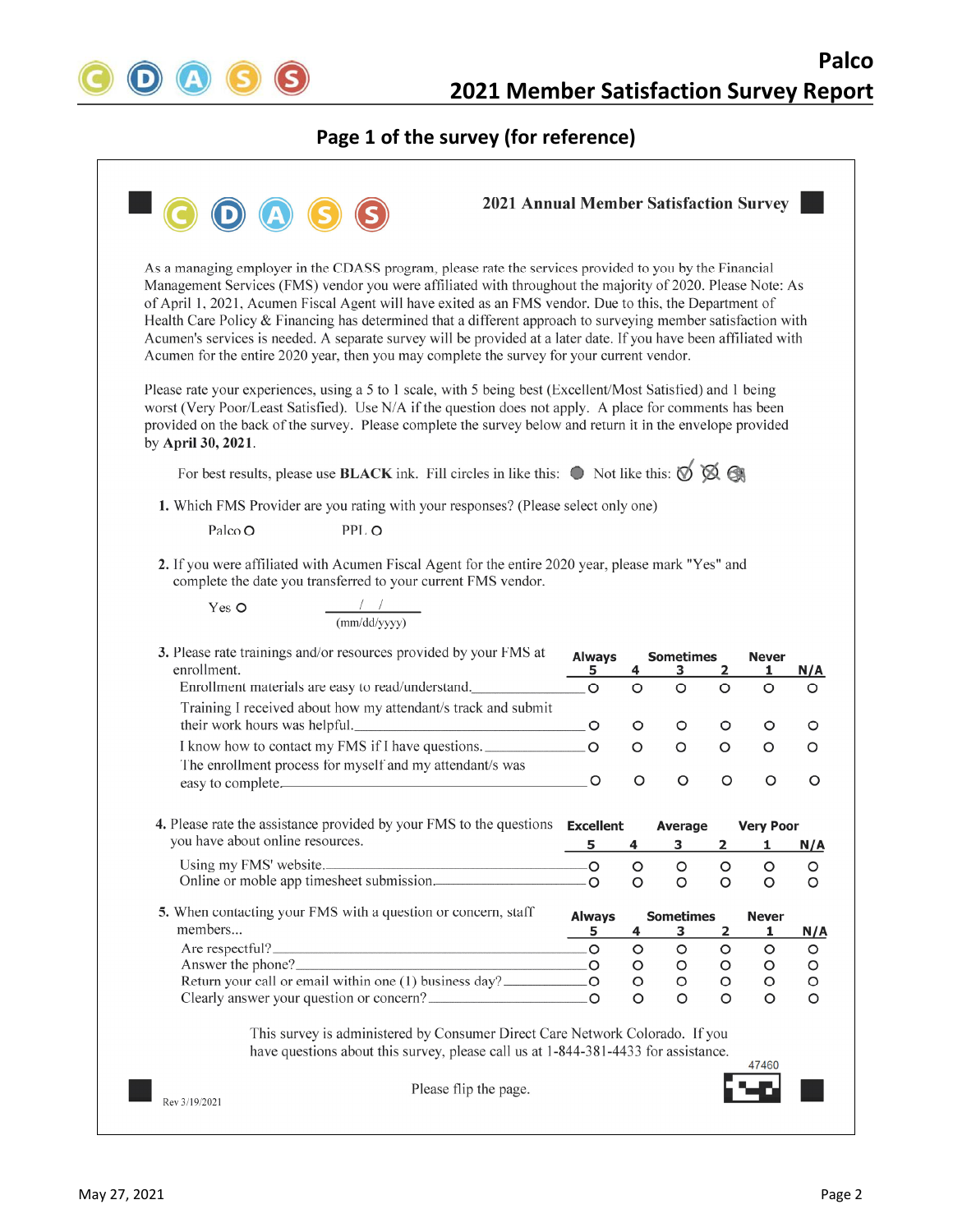

# **Page 2 of the survey (for reference)**

| 6. Please rate these services provided by your FMS.                                                                                                                                                                                                                                                                                                              | <b>Excellent</b><br>5           | 4            | Average<br>з                                                  | 2            | <b>Very Poor</b><br>1              | N/A                   |
|------------------------------------------------------------------------------------------------------------------------------------------------------------------------------------------------------------------------------------------------------------------------------------------------------------------------------------------------------------------|---------------------------------|--------------|---------------------------------------------------------------|--------------|------------------------------------|-----------------------|
| Assistance completing FMS enrollment paperwork.                                                                                                                                                                                                                                                                                                                  | $\overline{O}$                  | $\circ$      | $\circ$                                                       | $\circ$      | $\circ$                            | $\circ$               |
| Timeliness in processing FMS enrollment paperwork.                                                                                                                                                                                                                                                                                                               | $\overline{O}$                  | $\circ$      | $\mathbf O$                                                   | $\circ$      | $\circ$                            | O                     |
| Paying your Attendants - on time.                                                                                                                                                                                                                                                                                                                                | $\circ$                         | $\circ$      | $\circ$                                                       | $\circ$      | $\circ$                            | O                     |
| Paying your Attendants - accurately.                                                                                                                                                                                                                                                                                                                             | .O                              | $\circ$      | $\circ$                                                       | $\circ$      | $\circ$                            | $\circ$               |
| Providing accurate and timely tax documentation.                                                                                                                                                                                                                                                                                                                 | O                               | O            | $\circ$                                                       | O            | O                                  | O                     |
|                                                                                                                                                                                                                                                                                                                                                                  | <b>Very</b><br><b>Satisfied</b> |              | <b>Neither</b><br><b>Satisfied Nor</b><br><b>Dissatisfied</b> |              | <b>Very</b><br><b>Dissatisfied</b> |                       |
| 7. My overall satisfaction with my FMS can be described as:                                                                                                                                                                                                                                                                                                      | 5<br>$\circ$                    | 4<br>$\circ$ | 3<br>$\circ$                                                  | 2<br>$\circ$ | 1<br>$\circ$                       | <u>N/A</u><br>$\circ$ |
|                                                                                                                                                                                                                                                                                                                                                                  |                                 |              |                                                               |              |                                    |                       |
|                                                                                                                                                                                                                                                                                                                                                                  |                                 |              |                                                               |              |                                    |                       |
|                                                                                                                                                                                                                                                                                                                                                                  |                                 |              |                                                               |              |                                    |                       |
|                                                                                                                                                                                                                                                                                                                                                                  |                                 |              |                                                               |              |                                    |                       |
|                                                                                                                                                                                                                                                                                                                                                                  |                                 |              |                                                               |              |                                    |                       |
|                                                                                                                                                                                                                                                                                                                                                                  |                                 |              |                                                               |              |                                    |                       |
|                                                                                                                                                                                                                                                                                                                                                                  |                                 |              |                                                               |              |                                    |                       |
|                                                                                                                                                                                                                                                                                                                                                                  |                                 |              |                                                               |              |                                    |                       |
|                                                                                                                                                                                                                                                                                                                                                                  |                                 |              |                                                               |              |                                    |                       |
|                                                                                                                                                                                                                                                                                                                                                                  |                                 |              |                                                               |              |                                    |                       |
|                                                                                                                                                                                                                                                                                                                                                                  |                                 |              |                                                               |              |                                    |                       |
|                                                                                                                                                                                                                                                                                                                                                                  |                                 |              |                                                               |              |                                    |                       |
|                                                                                                                                                                                                                                                                                                                                                                  |                                 |              |                                                               |              |                                    |                       |
|                                                                                                                                                                                                                                                                                                                                                                  |                                 |              |                                                               |              |                                    |                       |
|                                                                                                                                                                                                                                                                                                                                                                  |                                 |              |                                                               |              |                                    |                       |
|                                                                                                                                                                                                                                                                                                                                                                  |                                 |              |                                                               |              |                                    |                       |
|                                                                                                                                                                                                                                                                                                                                                                  |                                 |              |                                                               |              |                                    |                       |
|                                                                                                                                                                                                                                                                                                                                                                  |                                 |              |                                                               |              |                                    |                       |
|                                                                                                                                                                                                                                                                                                                                                                  |                                 |              |                                                               |              |                                    |                       |
|                                                                                                                                                                                                                                                                                                                                                                  |                                 |              |                                                               |              |                                    |                       |
| Member O<br>Authorized Representative O                                                                                                                                                                                                                                                                                                                          |                                 |              |                                                               |              |                                    |                       |
|                                                                                                                                                                                                                                                                                                                                                                  |                                 |              |                                                               |              |                                    |                       |
|                                                                                                                                                                                                                                                                                                                                                                  |                                 |              |                                                               |              |                                    |                       |
| Name (Optional*) - please print:<br>Who completed this survey?<br>*Do not write your name if you'd prefer that your comments remain anonymous.<br>If you have additional comments or suggestions, please submit them on another piece of paper with this survey.<br>Thank you for completing this survey.<br>Your responses will help improve the CDASS Program! |                                 |              |                                                               |              |                                    |                       |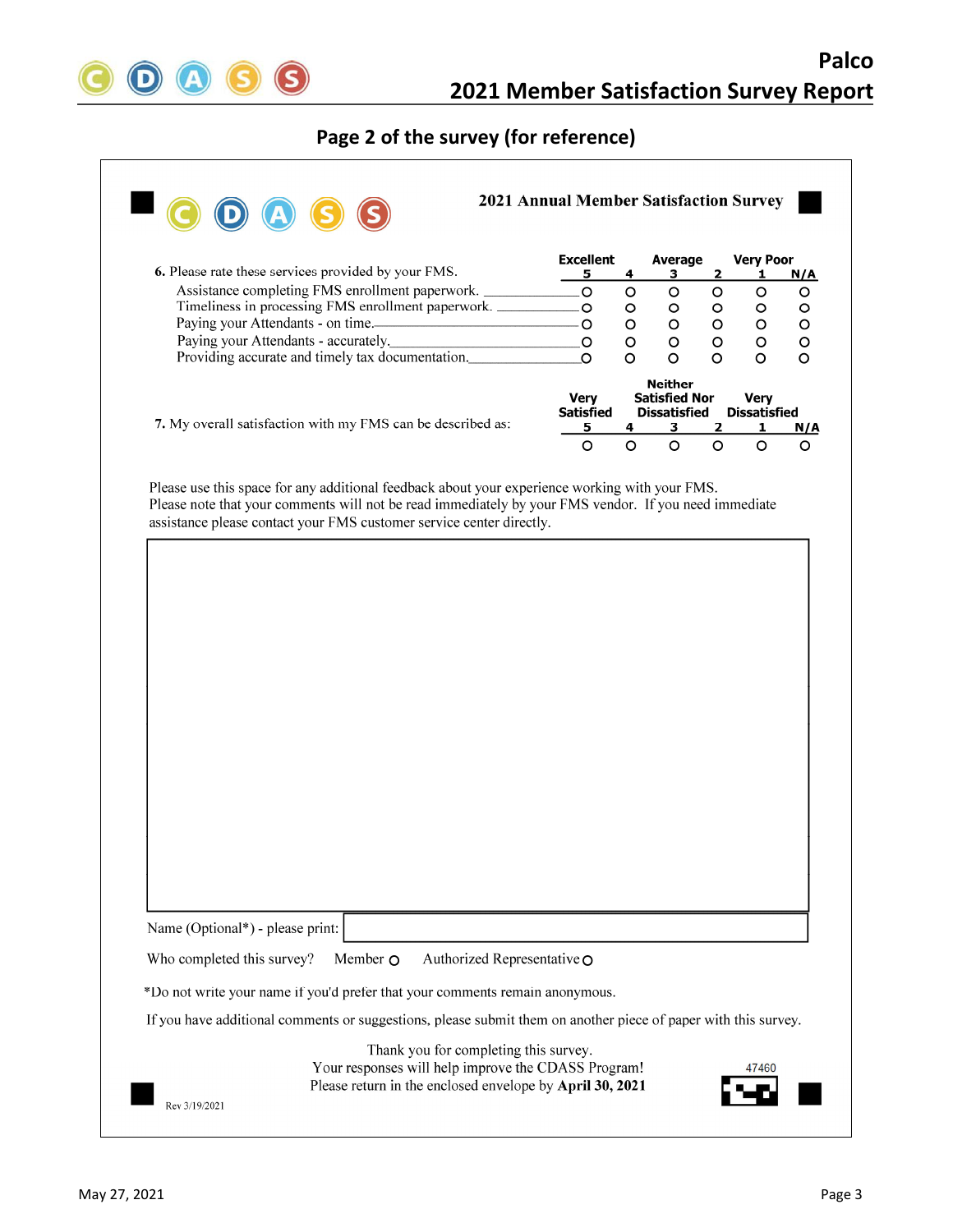

## **Satisfaction Ratings**

| 2. If you were affiliated with Acumen Fiscal Agent for the entire 2020 year, please mark "Yes" and complete |                          |                |                                  |                                                       |                      |                                                       |         |            |         |                | Yes      |             |
|-------------------------------------------------------------------------------------------------------------|--------------------------|----------------|----------------------------------|-------------------------------------------------------|----------------------|-------------------------------------------------------|---------|------------|---------|----------------|----------|-------------|
| the date you transferred to your current FMS vendor.                                                        |                          |                |                                  |                                                       |                      |                                                       |         |            |         |                | #        | %           |
|                                                                                                             |                          |                |                                  |                                                       |                      |                                                       |         |            |         |                | 37       | 32.5%       |
| 3. Please rate trainings and/or resources provided                                                          |                          |                |                                  |                                                       |                      | Number (#) and Percent (%) of Answers by Rating Value |         |            |         |                |          |             |
| by your FMS at enrollment.                                                                                  |                          | 1              | $\overline{2}$<br>3<br>Sometimes |                                                       |                      |                                                       |         |            | 5       |                |          |             |
|                                                                                                             | #                        | Never<br>%     | #                                | %                                                     | #                    | %                                                     | #       | %          | #       | Always<br>%    | $N^*$    | Avg         |
| Enrollment materials are easy to read/understand.                                                           | 0                        | 0.0%           | 5                                | 4.5%                                                  | 21                   | 18.9%                                                 | 31      | 27.9%      | 54      | 48.6%          | 111      | 4.21        |
| Training I received about how my attendant/s track                                                          | 3                        | 2.9%           | 8                                | 7.6%                                                  | 15                   | 14.3%                                                 | 24      | 22.9%      | 55      | 52.4%          | 105      | 4.14        |
| and submit their work hours was helpful.                                                                    |                          |                |                                  |                                                       |                      |                                                       |         |            |         |                |          |             |
| I know how to contact my FMS if I have questions.                                                           | 0                        | 0.0%           | 9                                | 8.0%                                                  | 4                    | 3.6%                                                  | 15      | 13.4%      | 84      | 75.0%          | 112      | 4.55        |
| The enrollment process for myself and my<br>attendant/s was easy to complete.                               | 3                        | 2.7%           | 12                               | 10.6%                                                 | 14                   | 12.4%                                                 | 30      | 26.5%      | 54      | 47.8%          | 113      | 4.06        |
| 4. Please rate the assistance provided by your FMS                                                          |                          |                |                                  | Number (#) and Percent (%) of Answers by Rating Value |                      |                                                       |         |            |         |                |          |             |
| with questions you have about online resources.                                                             | 1<br>$\overline{2}$<br>3 |                |                                  | 5                                                     |                      |                                                       |         |            |         |                |          |             |
|                                                                                                             |                          | Very Poor      |                                  |                                                       |                      | Average                                               |         |            |         | Excellent      |          |             |
|                                                                                                             | #                        | %              | #                                | %                                                     | #                    | %                                                     | #       | %          | #       | %              | Ν        | Avg         |
| Using my FMS' website.                                                                                      | 8                        | 7.8%           | 5                                | 4.9%                                                  | 22                   | 21.4%                                                 | 21      | 20.4%      | 47      | 45.6%          | 103      | 3.91        |
| Online or mobile app timesheet submission.                                                                  | 8                        | 7.6%           | 12                               | 11.4%                                                 | 12                   | 11.4%                                                 | 23      | 21.9%      | 50      | 47.6%          | 105      | 3.90        |
| 5. When contacting your FMS with a question or                                                              |                          |                |                                  |                                                       |                      | Number (#) and Percent (%) of Answers by Rating Value |         |            |         |                |          |             |
| concern, staff members                                                                                      |                          | 1<br>Never     |                                  | $\overline{2}$                                        |                      | 3<br>Sometimes                                        |         | 4          |         | 5<br>Always    |          |             |
|                                                                                                             | #                        | %              | #                                | %                                                     | #                    | %                                                     | #       | %          | #       | %              | N        | Avg         |
| Are respectful?                                                                                             | 0                        | 0.0%           | 4                                | 3.5%                                                  | 5                    | 4.4%                                                  | 19      | 16.8%      | 85      | 75.2%          | 113      | 4.64        |
| Answer the phone?                                                                                           | 5                        | 4.6%           | $\overline{2}$                   | 1.9%                                                  | 10                   | 9.3%                                                  | 16      | 14.8%      | 75      | 69.4%          | 108      | 4.43        |
| Return your call or email within one (1) business day?                                                      | 8                        | 7.7%           | 8                                | 7.7%                                                  | 11                   | 10.6%                                                 | 13      | 12.5%      | 64      | 61.5%          | 104      | 4.13        |
| Clearly answer your question or concern?                                                                    | 1                        | 0.9%           | 11                               | 9.8%                                                  | 16                   | 14.3%                                                 | 15      | 13.4%      | 69      | 61.6%          | 112      | 4.25        |
| 6. Please rate these services provided by your FMS.                                                         |                          |                |                                  |                                                       |                      | Number (#) and Percent (%) of Answers by Rating Value |         |            |         |                |          |             |
|                                                                                                             |                          | $\mathbf{1}$   |                                  | $\overline{2}$                                        | 3                    |                                                       | 4       |            | 5       |                |          |             |
|                                                                                                             | #                        | Very Poor<br>% | #                                | %                                                     | #                    | Average<br>%                                          | #       | %          | #       | Excellent<br>% | Ν        | Avg         |
| Assistance completing FMS enrollment paperwork.                                                             | 5                        | 4.5%           | 6                                | 5.5%                                                  | 11                   | 10.0%                                                 | 21      | 19.1%      | 67      | 60.9%          | 110      | 4.26        |
| Timeliness in processing FMS enrollment paperwork.                                                          | 6                        | 5.6%           | 5                                | 4.6%                                                  | 15                   | 13.9%                                                 | 19      | 17.6%      | 63      | 58.3%          | 108      | 4.19        |
| Paying your Attendants - on time.                                                                           | 4                        | 3.9%           | 4                                | 3.9%                                                  | $\overline{7}$       | 6.9%                                                  | 16      | 15.7%      | 71      | 69.6%          | 102      | 4.43        |
| Paying your Attendants - accurately.                                                                        | 3                        | 3.0%           | 4                                | 4.0%                                                  | 8                    | 7.9%                                                  | 15      | 14.9%      | 71      | 70.3%          | 101      | 4.46        |
| Providing accurate and timely tax documentation.                                                            | 7                        | 7.7%           | 7                                | 7.7%                                                  | 9                    | 9.9%                                                  | 12      | 13.2%      | 56      | 61.5%          | 91       | 4.13        |
| 7. My overall satisfaction with my FMS can be                                                               |                          |                |                                  |                                                       |                      | Number (#) and Percent (%) of Answers by Rating Value |         |            |         |                |          |             |
| described as:                                                                                               |                          | 1              |                                  | $\overline{2}$                                        |                      | 3                                                     |         | 4          |         | 5              |          |             |
|                                                                                                             | Very                     |                |                                  |                                                       | Neither<br>Satisfied |                                                       |         |            | Very    |                |          |             |
|                                                                                                             | Dissatisfied             |                |                                  |                                                       | nor Dissatisfied     |                                                       |         | Satisfied  |         |                |          |             |
|                                                                                                             | #<br>5                   | %<br>4.5%      | #<br>9                           | %<br>8.1%                                             | #<br>11              | %<br>9.9%                                             | #<br>26 | %<br>23.4% | #<br>60 | %<br>54.1%     | N<br>111 | Avg<br>4.14 |
|                                                                                                             |                          |                |                                  |                                                       |                      |                                                       |         |            |         |                |          |             |
| <b>Totals</b>                                                                                               | 66                       | 3.9%           |                                  | 111 6.5%                                              |                      | 191 11.2% 316 18.5% 1025 60.0% 1709                   |         |            |         |                |          | 4.24        |

\* N = total number of responses for the question.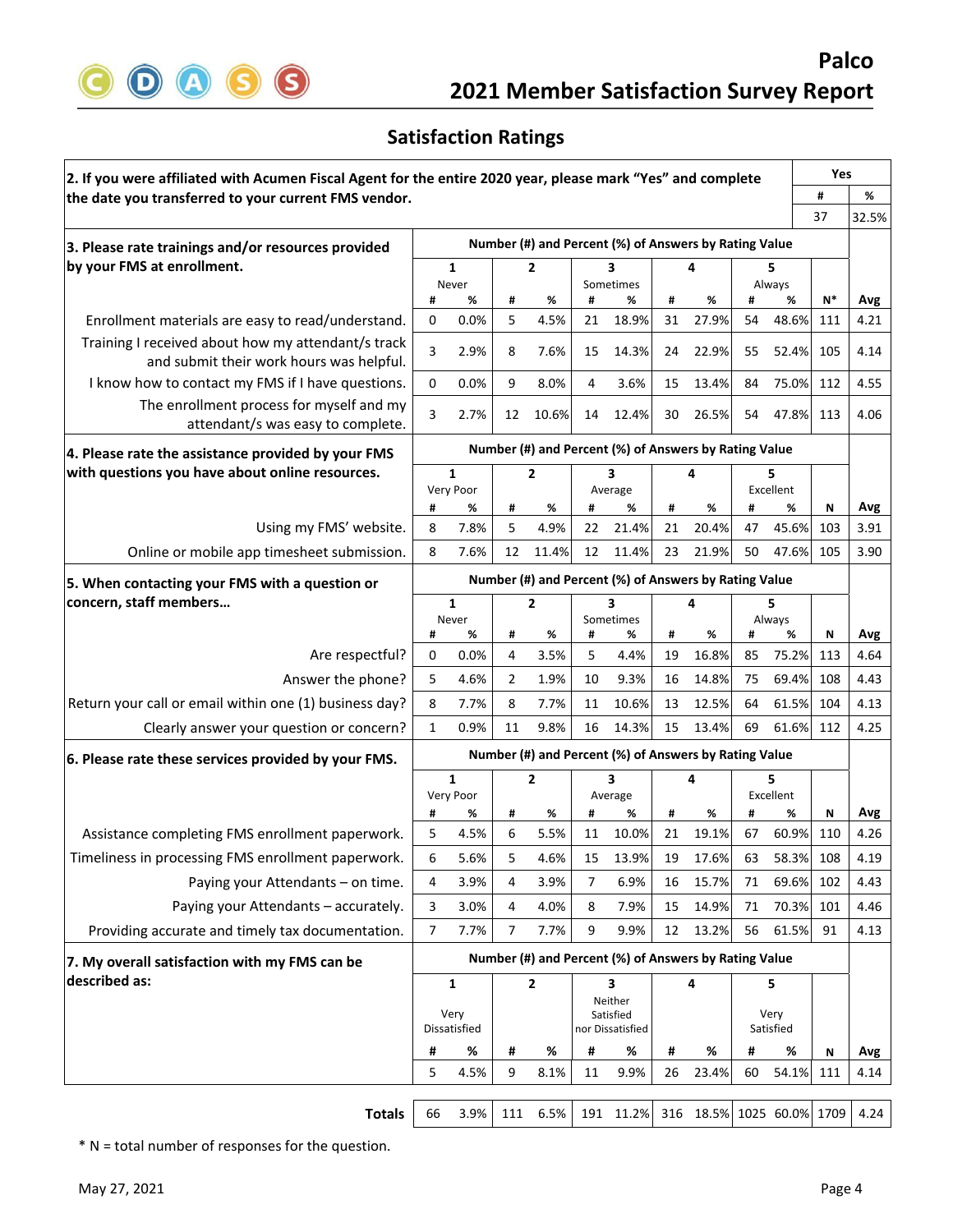

## **Comment Analysis**

Fifty three (53) of 114 surveys received contained written comments. Topics within comments were classified into common themes or categories. A summary of applied Thematic Coding is presented below<sup>1</sup>.

| Category/Theme                 | <b>Number of</b> | % of Total        |  |  |
|--------------------------------|------------------|-------------------|--|--|
|                                | <b>Mentions</b>  | <b>Categories</b> |  |  |
| Authorization/Budgeting        | 2                | 1.8%              |  |  |
| Authorized Representative      | $\overline{2}$   | 1.8%              |  |  |
| <b>Caregiver Hiring</b>        | 4                | 3.6%              |  |  |
| Caregiver Pay                  | 18               | 16.1%             |  |  |
| Caregiver Time Submittal       | 10               | 8.9%              |  |  |
| Case Manager                   | 4                | 3.6%              |  |  |
| Communication (Dissatisfied)   | 13               | 11.6%             |  |  |
| Communication (Satisfied)      | 3                | 2.7%              |  |  |
| Covid                          | 3                | 2.7%              |  |  |
| Difficulty with Paperwork      | $\mathbf{1}$     | 0.9%              |  |  |
| <b>Enrollment Process</b>      | $\overline{2}$   | 1.8%              |  |  |
| <b>EVV</b>                     | 4                | 3.6%              |  |  |
| <b>FMS Staff Interaction</b>   | 8                | 7.1%              |  |  |
| Just Started with this FMS     | 8                | 7.1%              |  |  |
| <b>Satisfied with Services</b> | 15               | 13.4%             |  |  |
| Switched/Changed FMS           | 4                | 3.6%              |  |  |
| Training                       | 3                | 2.7%              |  |  |
| Unknown                        | $\mathbf{1}$     | 0.9%              |  |  |
| Website/Software               | 7                | 6.3%              |  |  |
| Sum <sup>2</sup>               | 112              |                   |  |  |

<sup>1</sup>An Excel spreadsheet documenting application of thematic codes is being supplied to HCPF as a separate resource.

<sup>2</sup>Individual comments that covered multiple topics were classified into multiple categories; sum of "Mentions" exceeds total surveys with comments.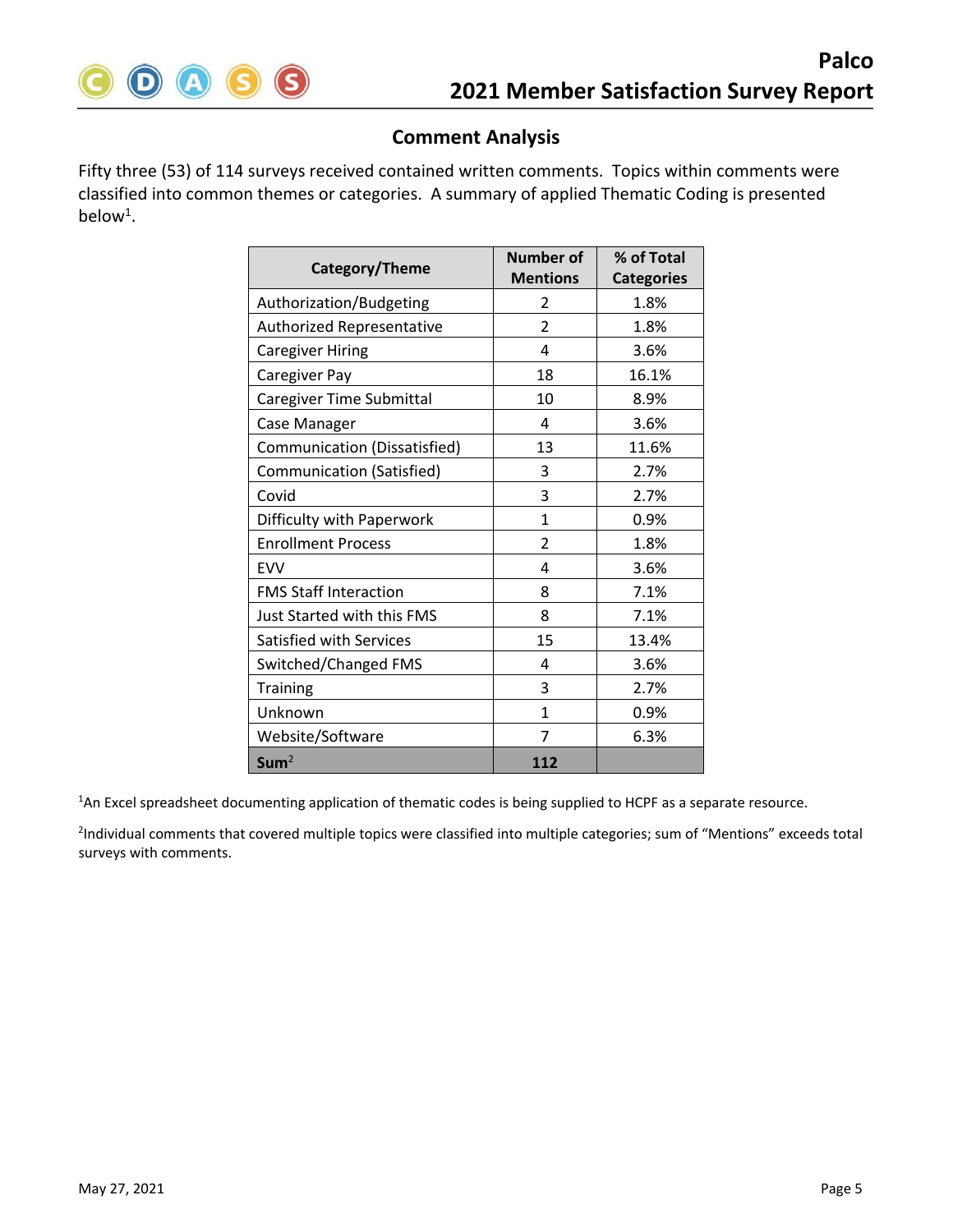

Palco was very good throughout the year except when tax info was sent out. Still not sure when she will get her Federal tax check.

Jason has been very helpfull.

#6 Last 3 items no payments made yet

I expected the communication to be great, due to a previous client enrollment. The enrollment process for the attendants was somewhat slower than expected but getting a start date for the client's care was changed several times due to the initial caseworker & FMS management unwillingness to communicate with myself for the client. I left several messages via customer service reps after my phone messages (to

) were no longer allow to his direct line. I received no return calls or explanation regarding the lack of communication.

Palco sent a letter that said the income is not taxable but isn't that earned income.

I haven't got my covid shot yet. I cant stand in line all day or set in a car what is your thoughts on that.

We just started with Palco. Very pleased.

I couldn't ans #6 last questions because 1st payroll was submitted and still under Palco review—don't know the status yet.

Overall, very satisfied.

It would be nice if a person got more help if you didn't send your time in Right. And notified not just left that way until payday. Thank you,

Customer service rep. in Colorado not easily asses by phone – for those of us who do not do email – should have a secondary back up if not available to speek with

I am glad with Palco's service

Initial training was long, but thorough

Passwords were cumbersome, and difficult for 2nd attendant.

Initial paperwork was lost on live in employee.

There was confusion early 2021 on payments overbilled by acumen.

Palco is not working on my mobile, and phone call did not resolve it.

Our current timesheet has not been processed, submitted 10 days ago.

But this is a service for which we are grateful.

It is very nice experience for me to have Palco as our fms. The web site for time entry is easy. When we call for help they are prompt and accurate. I am very satisfied with Palco. Thank you!

I do think it would be helpful if the agency did have a local Representative in the State they are providing services as required under the Law – Currently this is not being Done

And Even with Covid and The many changes we ALL Have Experienced this should Be and Needs Follow‐up on. Each state has Different Tax Rules and Laws that Do Differ—this needs to Be Looked at.

I have never been able to do my payroll on my Adroid devices. Thankfully, I bought a used Apple tablet at my son's urging and it's the only way I can access the payroll and time sheets. I don't know why my Samsung tablet doesn't work well with this one area. I did all of my training on my Samsung tablet and my one caregiver can clock in and out on her Samsung phone. I've loved this program as much as my caregivers do! It took awhile to get used to the flexibility we have now – After many years of being locked into a schedule for so long.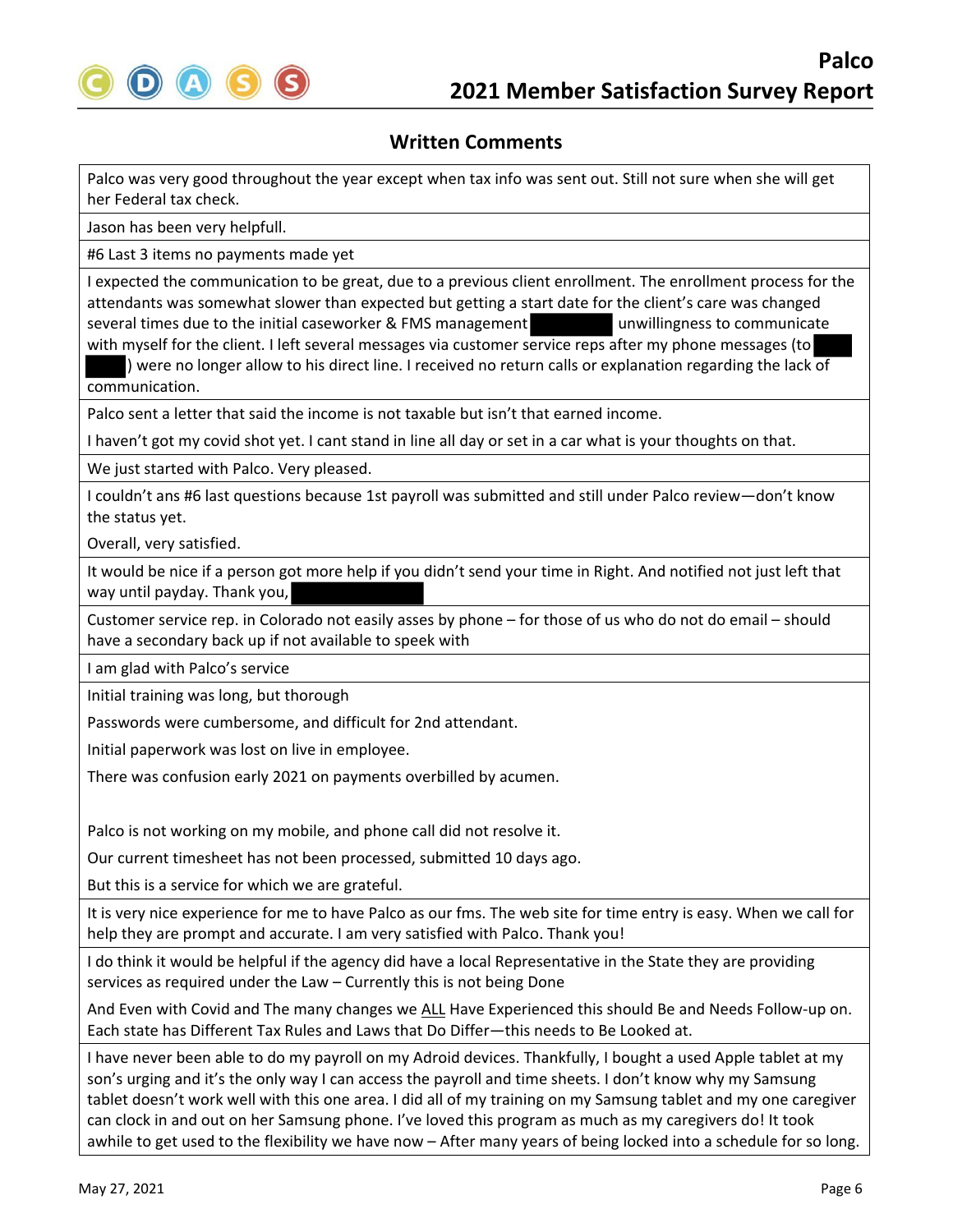

We just started with Palco and we haven't received any payment as of yet due April 8th we used paper time sheets since we don't have computers and aren't very tech savy. 03/05/2021

Not enough time to answer these question. Nobody has got paid from Palco yet.

I never talk to a real person at Palco Just got computer

emails made the transfer more difficult.

We just started the program and just waiting for my employees first payment to check accuracy of their time.

I am still not understanding why The change of A.R has not been changed. Qld the [illegible] on all paperwork and yet this change remains [illegible] in effect. You can please do this, since it was [illegible] supposed to be done 4 months ago?

Thats all that is in need of adjustment. Please respond asap with word on when this change will happen I wish to be a attendant and is the [illegible] A.R. Please also send documents at how can attendants is paid and the rate of pay in each category.

Thanks

[illegible] [illegible]

1. There seems to be a glitch in the computer software. I have brought it to Palco's attention at least 4 times but nothing changes.

2. One of my attendant's taxes was not done correctly. Today is 4‐6‐21 and it's not fixed yet.

Phone calls are not returned.

Wish there was easier way to communicate via email.

We just switched to Palco so I don't have much experience. My provider just got paid for the first time today and it all seemed to go well. So far so good. One comment is That the Resource Coordinator didn't know who to contact so better communication with The Community Centered Board Resource Coordinators would probably be good. I didn't know who she should contact either. It might be nice to have a "person" to connect with rather than just a generic email.

After Numerous phone calls for pay period 1‐15 March 2021. The Palco Rep promise to call me never received a call. I finally got a hold of the Rep who had the caregiver short herself 2 hours in order to process the timesheet with the promise the caregiver would get her 2 hours the next pay period which did not happen. I was very disappointed for the first time.

As we have only had one pay period to rate Palco, this survey is subjective at best.

with the Colorado region is doing a very good job getting us settled with the new system.

Palco in Colorado is wonderful - especially and

I've had to correspond with both of these people numerous times and they are very prompt, knowledgeable, respectful

Having prepared payroll for various employers and teaching a class in payroll at Red Rocks Community college, I am fully capable of preparing payroll and filing tax reports for my employees with the help of an FMS.

I especially do not like the complications with EVV.

Paper work was confusing at signup. But excellent help when I called in.

Running smooth and **interest is doing good.** 

I am slowly getting used to Palco but I significantly preferred Acumen and was very satisfied with them and I am sad they no longer do the CDASS program.

Palco has been wonderful to work with. As well as my case manager. Very Satisfied.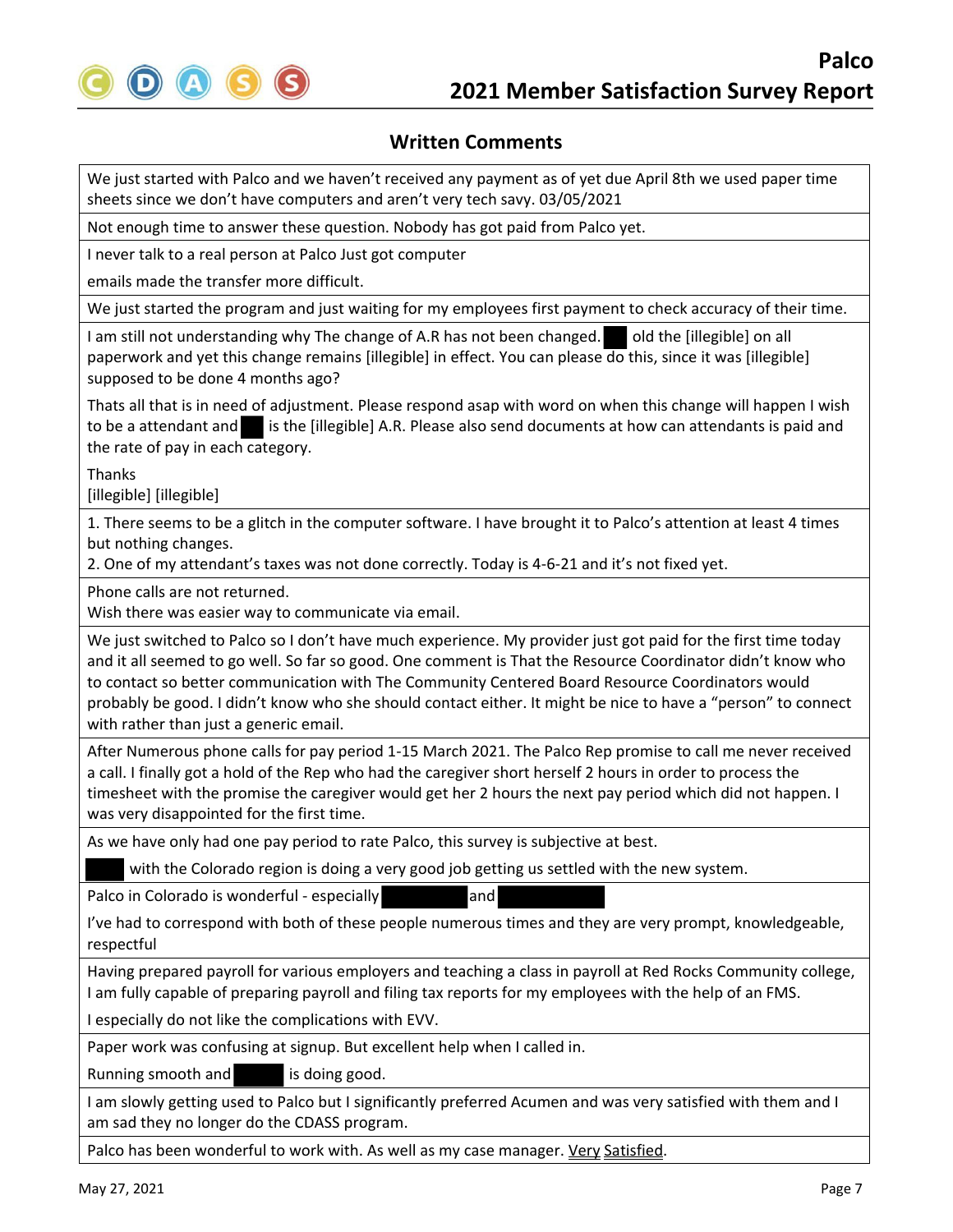

is Awesome to deal with. Always on top of everything!!!

The folks at Palco are always friendly and they assist us fully when we have issues or concerns. is exceptionally courteous and has helped us get through some tight spots. Exceptional knowledge and eagerness to help out.

Thank you

My disability prevents me from using the computer and I am EVV exempt. Palco did not provide client or attendant ID numbers to me or my attendants even after I left a voicemail requesting them (never received a return call). My attendants resorted to submitting paper timesheets with the ID sections blank. Palco rejected the timesheets and provided the ID numbers in the rejection email so we finally have them. Hopefully things go more smoothly ‐ but I wish Palco would have mailed me anything I need to know as I don't have email.

The initial on‐line set‐up was a bit confusing and the worker had trouble logging in on her cell phone. We did go 'round in a few circles. Everything is running smoothly now.

It has been Awesome working and understanding the website and Approve/submit is easy. Awesome work.

Thank you for help me

Make me better.

On question 6 ‐ I am completing this survey before my attendant's checks from 3‐16‐21 to 3‐31‐21.

Please note: I had originally answered the questions about a week ago. As you can see by the boxes with an X, I changed my answer. There were problems getting both my employees accurate information that I have changed my opinion of PALCO.

I will state again when calling, the employees attempted to help and were courteous.

Absolutely no complaints!

I've been really sick about 3 wks now. I Don't have access to computer or the internet. I'm unable to understand the internet for paperwork. I've had no contact from Palco except Internet, which I'm Not smart enough to figure out. I've had No way to pay my caregiver. So my mom, has been helping me.

I'm not sure what my next step is to continue this program. I need paperwork. Not Internet. My case worker has been great.

Did not receive until 4‐11‐21

I understand, I've been sick, 3 wks+ my case worker , has been Great w/me. I'm unable to use website I need help. I'm confused. Need paper work, not internet.

Please help Me.

I need this program!

Tue. April 13, 2021 2:25 pm.

No Covet. Shot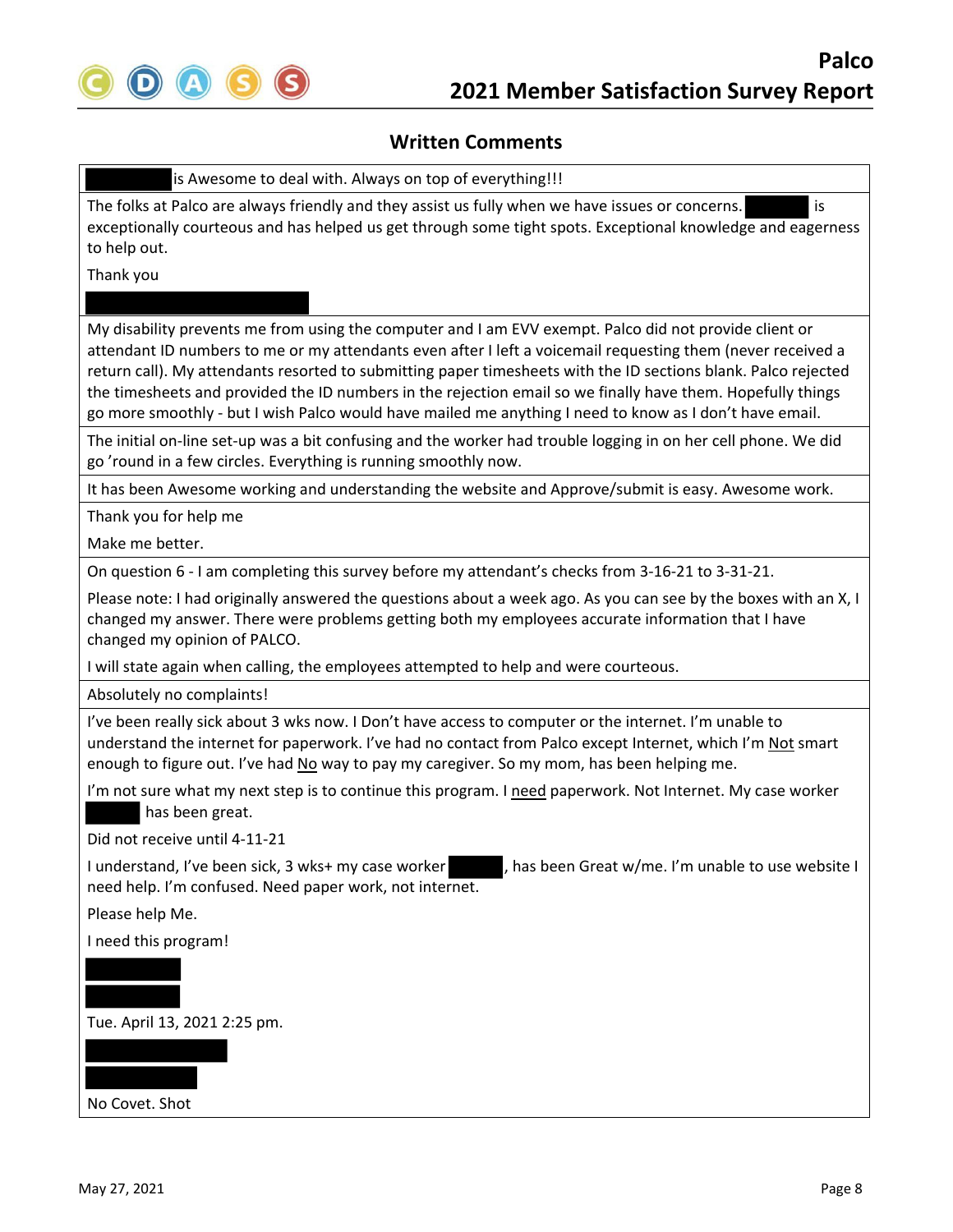

My first contact with Palco didn't occur until March 28, 2021. As of today the function transferring my employee's are not complete. In times & not when new FMS company take over the employer is notified early, however if I had not initiated contact the employee would still be in "limbo." has now been helping and things appear to be shaping up.

I thought Acumen/DCI ‐ was poorly administered ‐ now another FMS provider has taken over and their time entry reporting is taken over by 2 entry programs.

What is wrong with forms! April 15, 2021

Additional comments

The dilemma of getting my account transferred and my caregivers paid on time was incredibly stressful. I would recommend in the future that when something as critical as transferring to a new FMS, that

- 1. CDASS and RMHS should receive a memo from the new FMS company stating that the transfer package to the employer/client was mailed on (date of mailing).
- 2. CDASS and RMHS would verify that the employer/client received the paper‐work package.
- 3. I would suggest that when a new EVV program is presented to employer/clients and the employees
- a. That a practice module be made available to the program participants. The You Tube videos are nice but a hands on approach gives the participant confidence when entering data.
- Called multiple times about W2 questions. Was not given helpful info. Was promised call back, multiple occasions never was called back.
- "Caregiver" has given feedback about the timesheet system/app. It is too complicated, too redundant, not user friendly. Too much work for too little hours. Why should any employee have to clock in and out two different places?

It takes FOREVER to get a new employee added! It used to be we would have an answer in one day now it takes 12‐14+ days! Not satisfied.

I was also told we would be able to see Budget summary! LIE! Still can't see it I have to wait for paperwork to be mailed which is like 15 months late!

Overall you guys got to BIG to SOON! Work on getting New Hires done sooner! & Being able to see Budget Summary!

#### We **v**Palco!

Palco and the entire team are very helpful and professional, very glad we chose Palco.

#### is "super"!

Palco is better than acumen they did mess up my workers taxes but at least they respond.

Biggest concern is the EVV platform

My attendants struggle with EVV due to many steps

There have been too many times when my attendants check is not processed on time and she is told she will have to pay a fee to have it sent or wait several weeks to receive it. This is not acceptable!

Website not great!

Getting started was hard work and took a lot of understanding. Once the training was completed, I feel good about choosing PALCO. CDASS has a wonderful program to help me receive the care I need. I like the option of choosing my attendants. Now the paperwork is easier and routine. I can check and sign off on my attendants time sheet.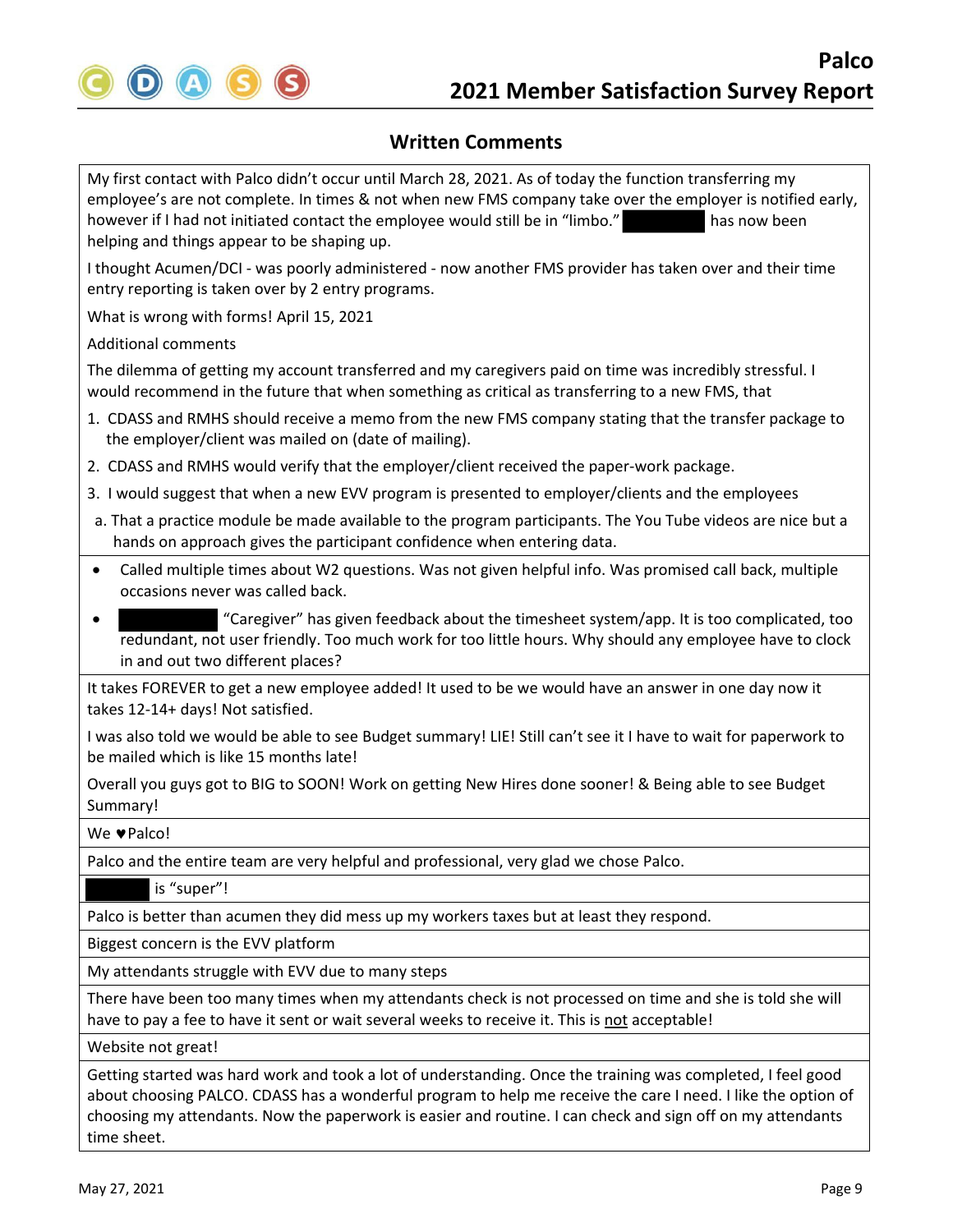

When it was W2 time they finally realized that my wife was exempt from taxes. But they had been taking taxes from her since she started they didn't stop until Feb. 2021.

My only complaint is That Palco still sends me the information for two clients whom I was The AR for and I keep reporting it to Paclo as well as and she never returned my call. Sincerely,



Employee of

So far, we are very much wishing that Acumen was still our FMS. But, Palco is also way better than PPL so far.